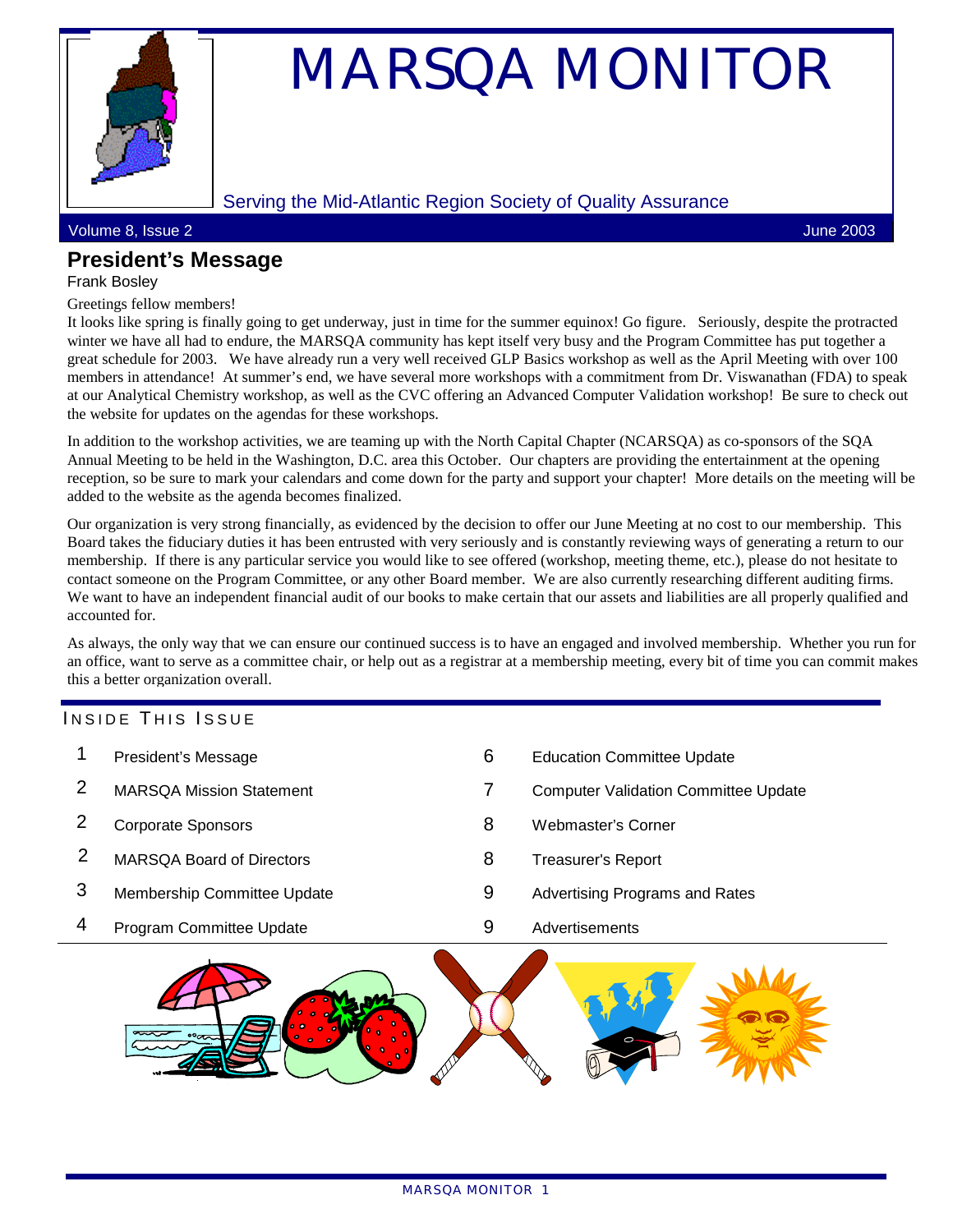# **MARSQA MISSION STATEMENT**

It is the mission of MARSQA to

- Continually strive to advance the research quality assurance professions by providing the resources, programs, and training necessary for the professional development and recognition of its membership.
- Serve as a forum for the open discussion of the theoretical, practical, and ethical applications of the quality assurance profession.
- Foster a partnership between the quality assurance profession and the regulatory agencies that results in the attainment of mutually beneficial compliance.
- Support and advance the goals and mission of the Society of Quality Assurance.

### **Corporate Sponsors**

#### **MARSQA would like to thank our corporate sponsors for their generous support to our continuing mission:**

#### **Fort Dodge Animal Health**

Become a Corporate Sponsor. Make a donation or sponsor a meeting and keep the mission alive. As a thank you, your company will be listed here in the MARSQA Monitor and on the MARSQA website. Please contact any member of the MARSQA Board of Directors for information.

## **MARSQA Board of Directors – 2003**

Past President – Joanne R. Jackson **Directors: President** – Frank Bosley Nicki Iacono **Vice-President** – Cynthia Gronostajski Tony Jones **Treasurer** – Janet Emeigh Steve Junker **Secretary** – Jane Nelson Luann Seaman

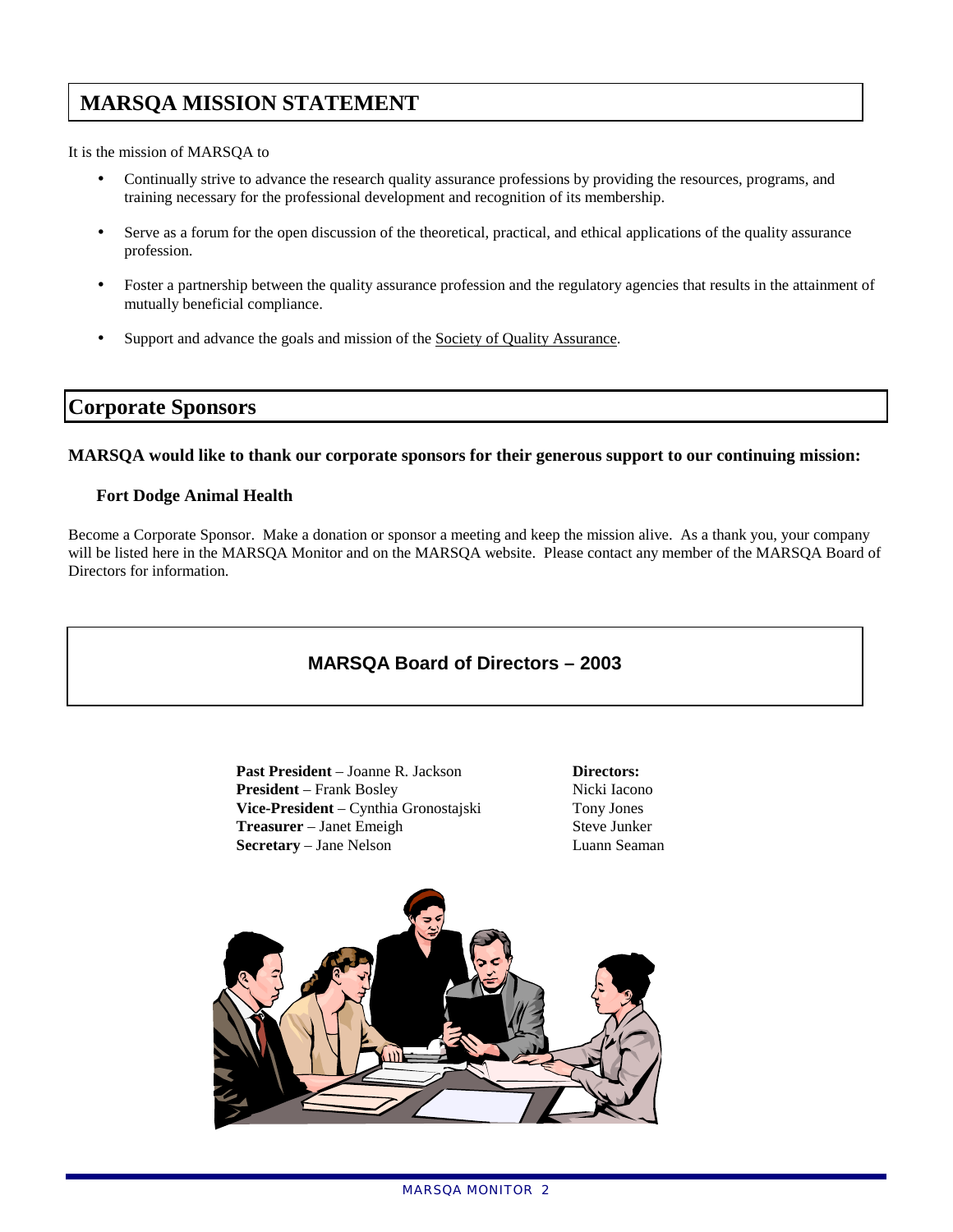## **Membership Committee Update**

By: Jane Nelson

It's supposed to get easier, right? Membership renewal for 2003 has been a little bumpy to say the least! Rather than make excuses for the multiple scenarios that occurred during this membership drive, it's better to note where improvements can be made, implement them and move on. On the positive end, I was able to interact with more people than I would normally have the opportunity to in the past. While it's taking some time to complete the printed directory process, it was necessary to carry out some painstaking steps to ensure we served the membership fairly. I want to thank all of you for your patience and understanding this year. The directories should be appearing shortly! **MARSOA** 

That being said, it is necessary to understand what hindered the process this year relative to the past few years. One issue was the loss of our small business management company who was an integral partner in renewal/directory process. In lieu of this company, these tasks were taken up by MARSQA volunteers. A positive result was that process improvements were identified where MARSQA can reduce both the time and cost of support personnel. MARSQA has identified a new company, and the migration is

currently in progress.

The biggest revelation was that we, as an organization, are not utilizing the website to its fullest potential. By sending out invoices requesting information that required manual input into the system was extremely costly in the end. Joanne Jackson personally input all people who paid by check that did not register online. That was a BIG job and I thank her for that contribution. All manual inputs had to be verified, as any QA auditor would point out, and were. Any payment discrepancies had to be reconciled which also proved to be quite time consuming. Next year it will be a requirement that all renewals, regardless of payment choice must be entered online.

**Please note**: Please review and submit any changes to your personal information on the invoice or on the Members-Only section of the website. All members will be included on the Online Membership Directory.

STUDENTS TAKE NOTE!!! There is a reduced membership rate of \$25 for full-time students who furnish proof of their full time status and a copy of their student ID.

WHAT'S NEW IN 2003...The Members-Only section of the MARSQA website has arrived! Members please take advantage of this website. Members have access to the Online Membership Directory, the latest edition of the MARSQA Monitor and the ability to update personal information. If you are a member and have not received a user name and password, please contact the webmaster on the MARSQA homepage. Coming soon… regulatory information updates, Committee updates, notes and presentations. Stay tuned….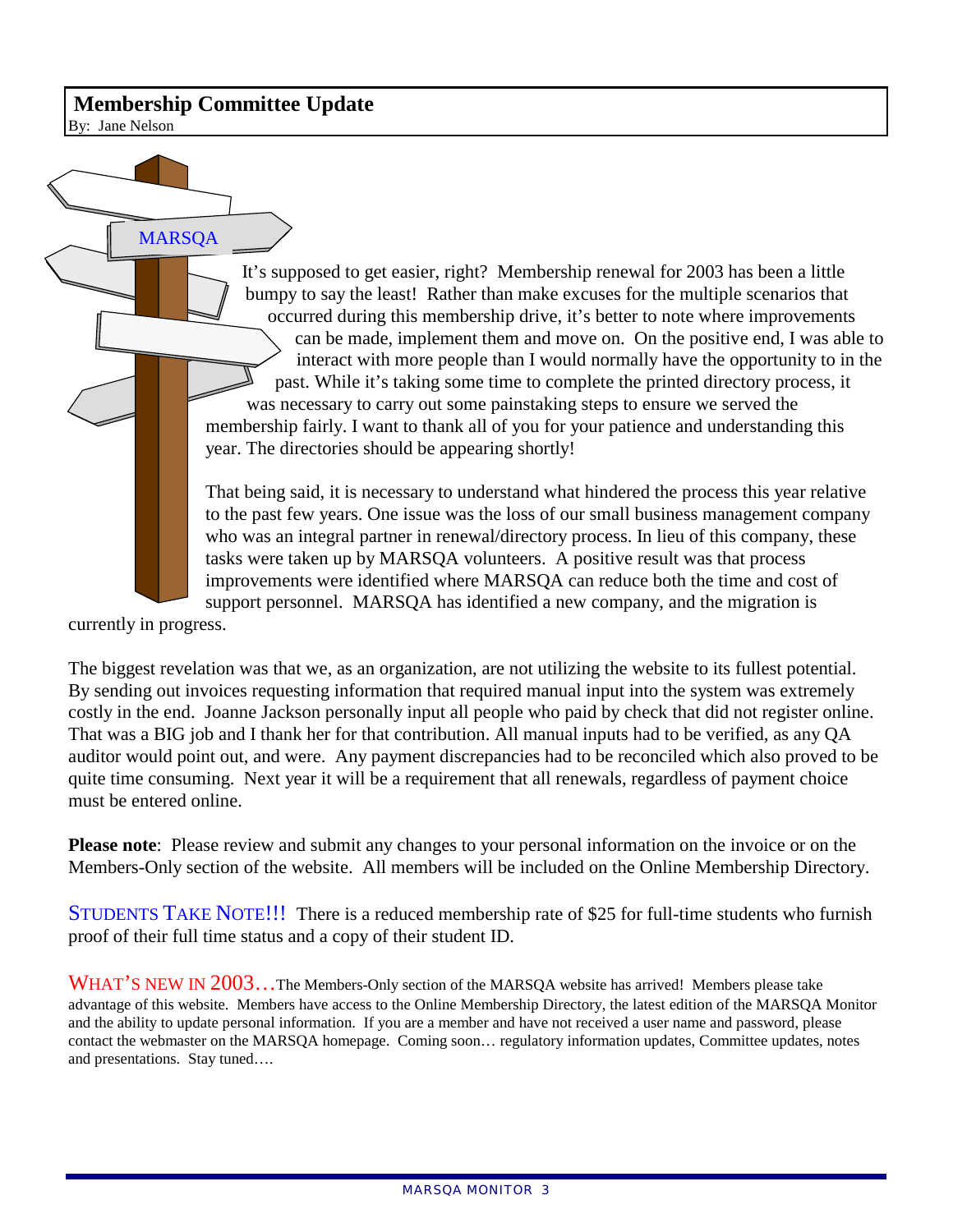## **Program Committee Update**

By: Jane Pasquito

The April 9, 2003 membership meeting was another success! Over 100 people attended the meeting at the Cock and Bull in Lahaska, PA. Cathy Kryzanauskas, Director on the SQA Board, started the meeting off with an SQA update. Presentations were given by Kevin Enad of Taylor Technology, Inc., *"Electronic Archiving Operations",* Stacey Blackmer of GlaxoSmithKline, *"New Draft FDA Guidance on Part 11: Scope and Application*", and Ken VanLuvanee rounded out the day with his presentation on *"21 CFR Part 11. Let's Talk Basics".* You can view the presentations on [www.marsqa.org i](http://www.marsqa.org/)n the [Upcoming Events](http://www.marsqa.org/upcoming.htm)

The Program committee is busy putting the final touches on the June 4, 2003 membership meeting, which will be held at the Ramada Inn, Somerset, NJ. We have three great speakers lined up. Roseann B. Termini, B.S., Ed.M., J.D., *"HEALTH LAW: Federal Regulations of Drugs, Biologics, Medical Devices, Foods and Dietary Supplements",* Alan G. Minsk, Partner and Leader, Food and Drug Practice Team, Arnall Golden Gregory, LLP (Atlanta, GA) *"Preparation For and Response to Regulatory Audits: Avoiding Common Pitfalls",* and Helen Fedoriw, RPh, Director, Regulatory Operations, Wyeth Consumer Healthcare *"Overview of HIPAA and Its Impact on Clinical Research.* Additional information can be found on [www.marsqa.org.](http://www.marsqa.org/)

Please feel free to let us know if you have any suggestions for upcoming membership meetings. We would appreciate any input from the membership on potential speakers or topics that would be of interest to the membership. You may contact any member of the program committee with suggestions; Jane Nelson, Cathy Kryzanauskus, Denise Wilson, Wanda Franklin Hunter, Patrick Dalton, Chirine Fiouzy, Sonya Gray, Amy Pawlak, Cynthia Kelsch and John Cihiy.

#### **April Meeting Speaker Summaries**

By: Jane Pasquito, Amy Pawlak, Sonya Gray

To view copies of all of the presentations from the April meeting, visit the MARSQA website at www.marsqa.org.

#### *Ken VanLuvanee*

#### **21 CFR Part 11; OK, Let's Talk Basics**

Ken VanLuvanee, President, Apyx, Inc. was one of three speakers at the April 9, 2003 membership meeting. Apyx Inc. is a company that provides services such as Document Management, Regulatory Publishing and System Validation. Mr. VanLuvanee provided those in attendance with some insight on the requirements set forth in 21 CFR Part 11, Electronic Signatures and Electronic Records and presented the material in a unique "user friendly" manner. He presented definitions as written in the regulation and re-defined the definition in a few simple words. As a member of the audience watching Mr. VanLuvanee, I had the feeling that this regulation is not that hard to follow after all. He described how this regulation has changed or will change certain aspects of our lives as individuals in the pharmaceutical industry, as well as how the new Draft Guidance for Industry on Part 11 (February 2003) might provide some relieft. [www.marsqa.org.](http://www.marsqa.org/) The Draft Guidance can be obtained from [http://www.fda.gov/cder/guidance/5505dft.PDF.](http://www.fda.gov/cder/guidance/5505dft.PDF) Information on Apyx, Inc. can be found at [www.apyxinc.com.](http://www.apyxinc.com/) 



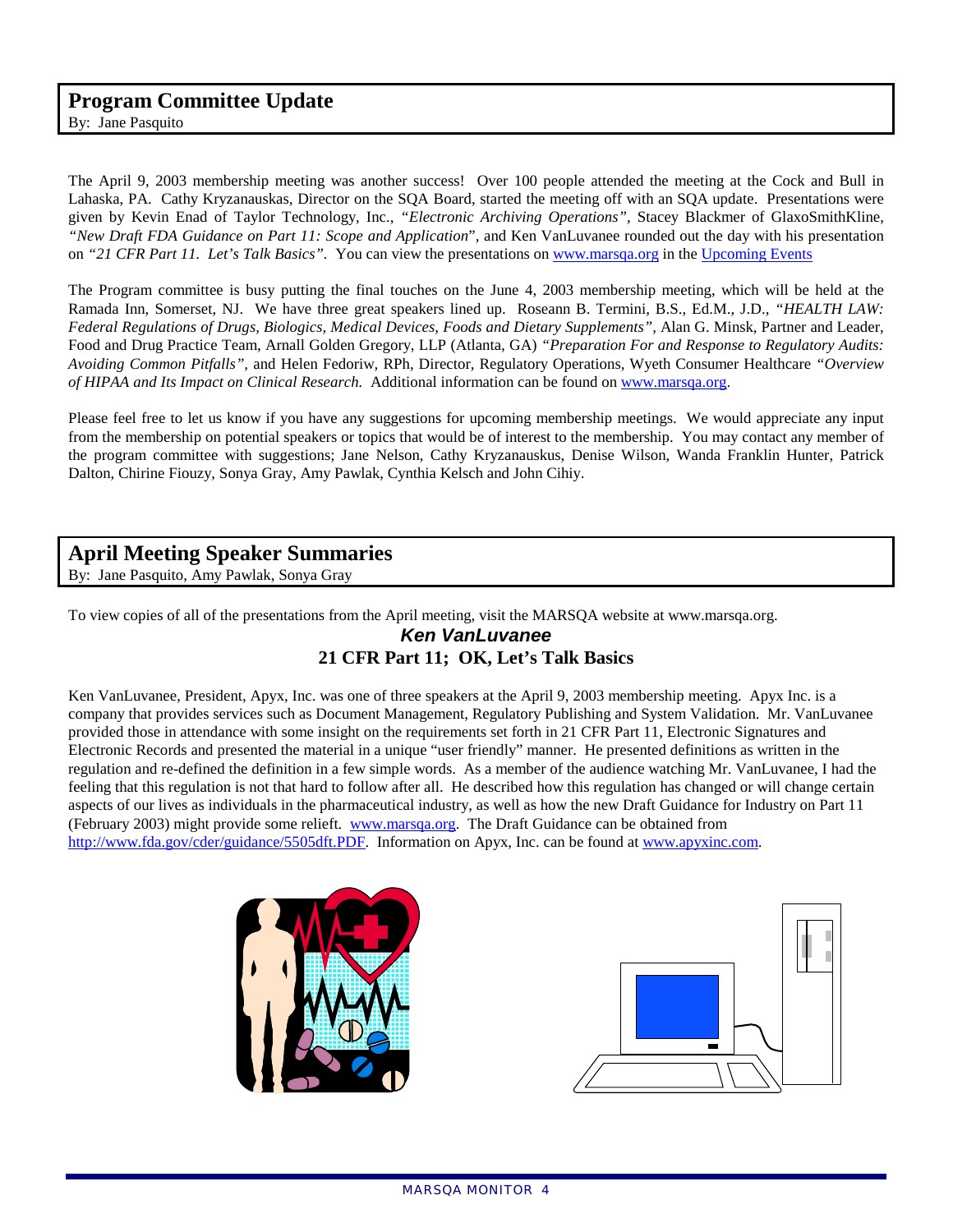#### *Kevin Enad*  **"Electronic Archiving Operations"**

Kevin Enad, Network Manager of Taylor Technology, Inc. (TTI) started off the April 9th membership meeting. He gave an overview of the issues surrounding the archiving of electronic data from a CRO's perspective and how TTI has set up their archive procedures. TTI is a bioanalytical CRO that generates analytical data for pharmaceutical industry clients. Some of the concerns an Archivist has regarding electronic data include the ability to capture any metadata associated with a file, support for multiple versions of a file, archiving all related files at the same time, the durability of the media the archives are stored on, hybrid systems, separation of client data, archiving databases that are constantly changing and the electronic records of the archive system itself.

TTI utilizes four types of archive procedures that are performed manually by a member of the IT staff: snapshot archiving, study archiving, software archiving and data archiving. The snapshot archiving procedure is performed on laboratory robotics and database files and takes all files from a system and records them onto a CDROM. This procedure does not separate the data in any way and relies on the existing file naming conventions and directories to distinguish one file from another. The study archiving procedure is used to archive all electronic files associated with a completed study including the reports (drafts & final), emails, supporting Excel spreadsheets, etc. These files are burned to a CD that is assigned to a specific client. Software archiving is performed on in-house developed software and scripts when they are finalized, validated and installed. Most software is burned to its own disk, whereas small scripts are combined onto one disk. The data archiving procedure is used to archive all of the data generated on the mass spectrometers. Once the laboratory staff has imported the data into the LIMS system, the data on the mass spectrometers is eligible for archive. All eligible data for a client are copied to their own WORM disk. Logs are kept of each archive session for retrieval.

Although there are some benefits to these types of manual archiving, a lot of manpower is needed to perform these procedures as well as to retrieve the archived files when needed. In a pilot program TTI validated the use of the Nugenesis Archive system to archive the data from 5 mass spectrometers in an automated fashion. The Nugenesis system consists of a Windows NT server with a CDROM jukebox and an Oracle database, which tracks the files that have been archived. The Nugenesis system archives files based on pre-determined rules at timed intervals and will capture user-specified metadata for the files being archived. Data can be retrieved via a web browser that allows for searching based on the file names or acquired metadata. Once data are archived to the system, the system is able to make multiple copies of the data as well as erase the data from the source system.

The Nugenesis pilot program has shown that automated archiving works for the data collected by the mass spectrometers and is an efficient replacement for TTI's current procedures. In 2003, TTI will be expanding the role of Nugenesis to archive all of the mass spectrometer data and will explore how Nugenesis can replace the snapshot and study archiving procedures.

## *Stacey Blackmer*  **"New Draft FDA Guidance on Part 11: Scope and Application"**

In 1991, pharmaceutical manufacturers wanted paperless record systems for GMP so they asked FDA to allow electronic signatures; thus, Part 11 was issued in 1997 as regulation. Although the FDA issued Part 11 based on industry requests, companies (food, cosmetic and pharmaceutical) pushed back on Part 11 implementation. Draft guidance documents were issued for comment beginning in August 2001. Comments received noted that the requirements of 21 CFR 210 and 211 did not carry the same weight for all regulated processes in the GMP environment. In addition, investigators were inconsistent in their interpretation and 483 issuance. Finally, the GMPs were out of date.

In August 2002, FDA announced an initiative to enhance GMPs that would 1) focus attention on high-risk areas, 2) ensure FDA does not impede innovation, and 3) maintain FDA consistency. In October 2002, the FDA announced that a policy statement would be issued in February 2003 on how this GMP enhancement initiative would affect Part 11. The guidance (which may not be implemented as currently written) was issued as a "Draft for Comment" on February 25, 2003. The FDA withdrew the previous draft Part 11 Guidances and Compliance Policy Guide but did not withdraw the Guidance Computerized Systems Used in Clinical Trials. The FDA acknowledged in this new draft guidance on Part 11 the concerns raised by Industry that 1) there is inappropriate interpretation of Part 11 by some FDA staff, 2) there is an unexpected significant increase in the cost of compliance and, 3) compliance restricts use of electronic technology and discourages innovation without providing significant public health benefit.

The intent of the new draft FDA guidance is to narrow interpretation of scope and exercise discretion over enforcement of Part 11 in certain areas (such as validation, audit trails, copies of records, retention of records and legacy systems) but will enforce compliance through the GxPs and will enforce the rest of Part 11. The proposed scope would make fewer records subject to Part 11 and several changes are proposed to implementation, definitions, signature manifesations, signature/record linking, general requirements, electronic signature components and controls and controls for identification codes/passwords.

You might ask, what's next? The answer: maintain compliance with corporate policies, modify policies as necessary as new regulations are issued, stay current with industry initiatives, and keep talking amongst ourselves. Until the guidance is finalized, it's business as usual.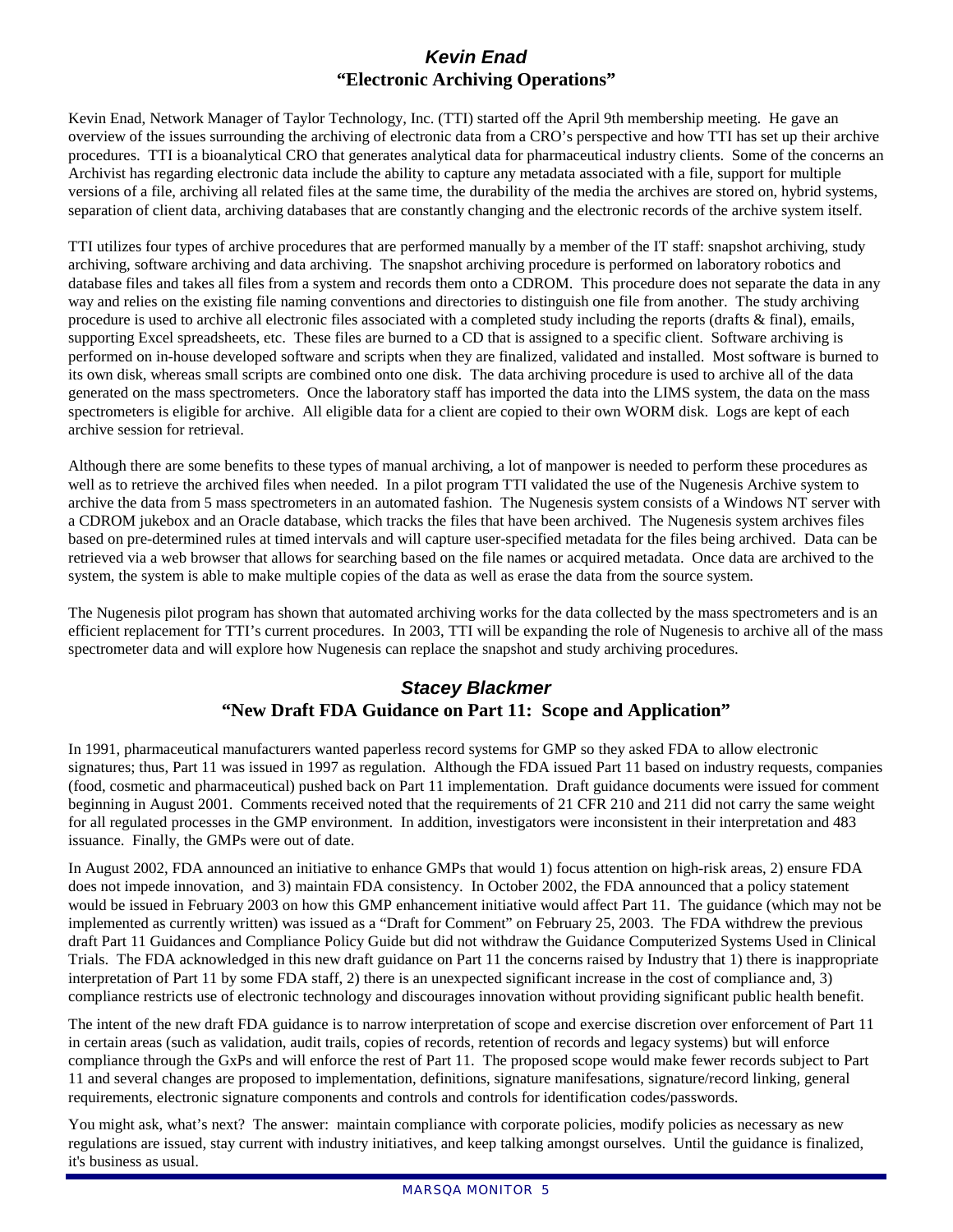## **Education Committee Update**

By: Joanne Jackson

Once again, MARSQA is offering a number of workshops to its membership. The first of two GLP Basics workshops was offered May  $8 \& 9$ . While the number in attendance was slightly less than usual, the group was quite diverse and very interactive making the workshop a valuable experience for both the attendees and the presenters. MARSQA takes pride in offering quality training workshops at very reasonable prices. Please take advantage of the workshops that are scheduled for the remainder of the year.

#### **2003 Workshop Calendar**

**Principles of Computer Validation** June 18 and 17, 2003  **Analytical Chemistry for QA Professionals September 17 and 18, 2003**  Advanced Computer Validation September 25 and 26, 2003 **GLP Fundamentals** November 12 and 13, 2003

If you have any questions or if you are interested in becoming a presenter/facilitator at one of MARSQA's workshops, please contact: Joanne R. Jackson (908) 218-6660 or Lynda Olsen (908) 298-4478

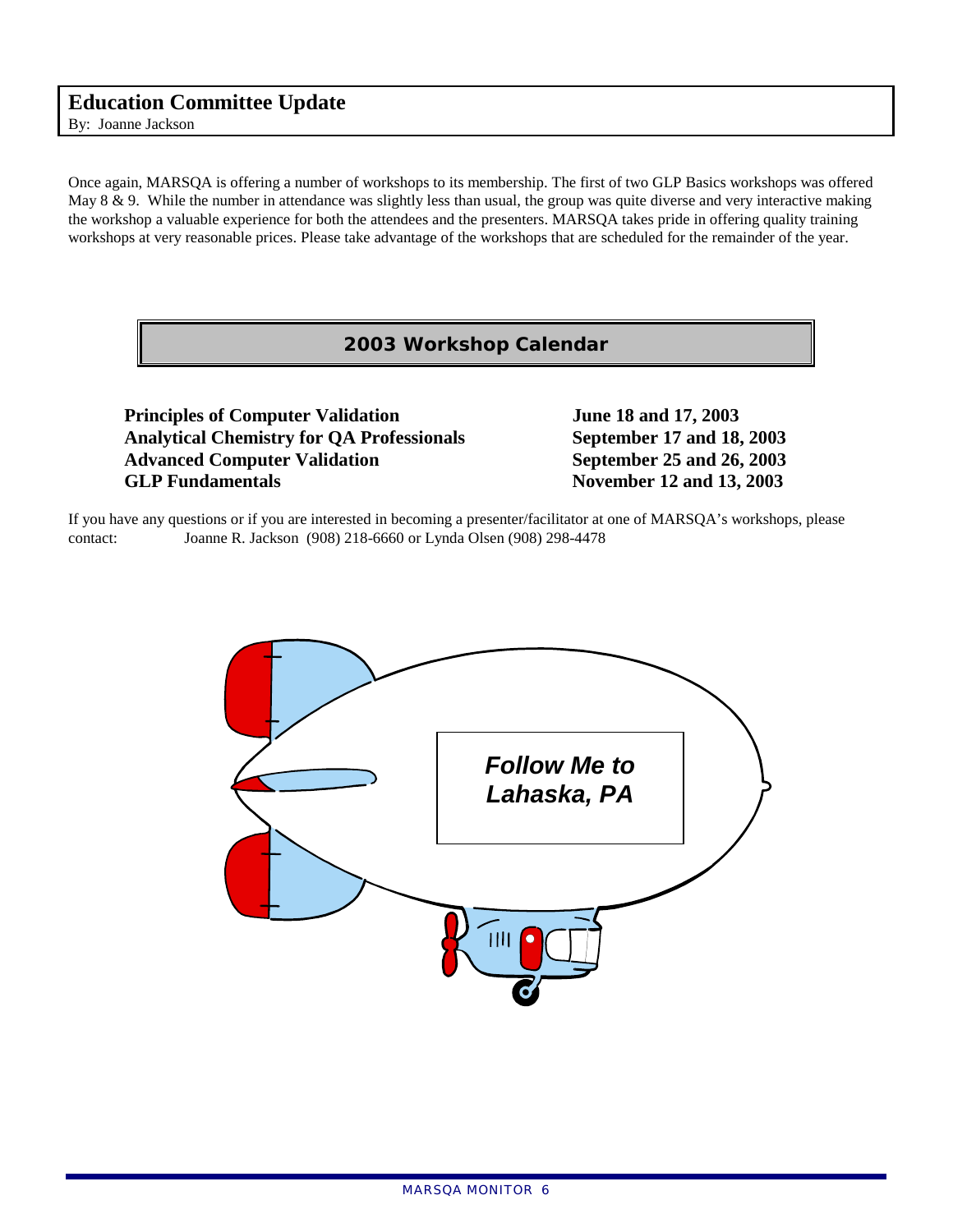# **MARSQA Computer Validation Committee Summary of 20 February 2003**

**Held at ICON Clinical Research in North Wales, PA** 

## **Please join us for the Basic CVC Workshop, Principles of Computer Validation to be held June 16 and 17, 2003 in Lahaska, PA. Course Highlights include:**

- ♦ Software Development Lifecycle Overview
- ♦ Planning/Conducting/Documenting the validation process
- Testing Phases and Associated outputs
- ♦ Overview of FDA 21 CFR Part11 and HIPAA
- ♦ Warning Letters and 483 citations for computer validation
- ♦ Opportunity to develop validation documents for Lab Instruments and GCP Application systems

*This Workshop has been filled every year so register today to reserve a spot!* 

#### **Please join us for the much anticipated follow-up to the popular Basic CVC Workshop to be held September 25 and 26, 2003 in Lahaska, PA. The course will concentrate on two main topics:**

- ♦ Vendor audits from preparation to reporting and follow-up
- The increasingly challenging area of Security

*Please Note: Registration for both the Basic and Advanced courses will be available on the MARSQA website.* 

#### **A. Technical Discussion**

- 1. New FDA Draft Guidance for Industry (Part 11, Electronic Records; Electronic Signatures Scope and Application, February 2003) was distributed and some implications were discussed. It was suggested that a document be generated by the CVC and distributed to the MARSQA community letting them know that we (the CVC) are aware of the guidance and will be following it and will give periodic updates as new information is available.
- 2. Retrospective Validation: Can this be used as a validation approach for new systems
- 3. Expected documentation for validation testing: pass/fail log, signed/dated print outs, error reports, other testing documentation
- 4. Software vs. Hardware, when to validate separately or together
- 5. The amount of validation necessary for software integral (built into) laboratory instrumentation
- 6. The "Risk-Based" approach to Part 11 compliance: Is this legitimized by the new Part 11 guidance? What are other companies doing?
- 7. Electronic signature/record links in hybrid systems
- 8. What is required in a SDS for: custom built computer systems, Commercial off the shelf (COTS), COTS with some customization, and configurable COTS?
- 9. HIPPA vs. Part 11 a presentation was distributed on this topic.
- 10. What measures should be taken to ensure security and data integrity for standard medical equipment provided by the sponsor for a phase III trial?

#### **The next CVC meeting will be held at Taylor Technology in Princeton on May 8, 2003. For more information on the Computer Validation Committee (CVC) contact the MARSQA website at www.marsqa.org**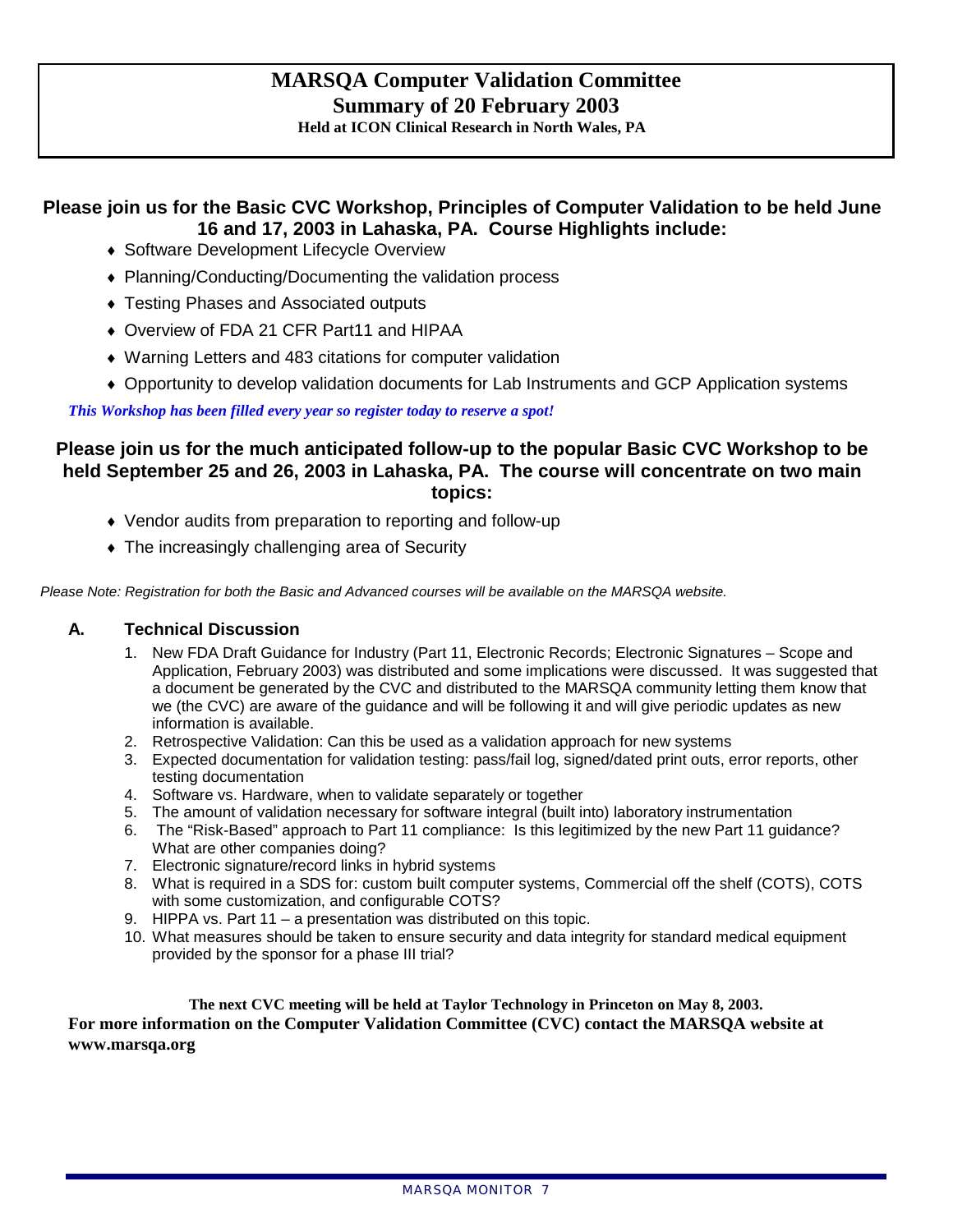Just a quick update on some added features that are currently in development. A set of bulletin boards is currently undergoing beta testing. The plan is to offer several different community bulletin boards within the Members-Only section that are spilt up by discipline (GLP, GCP. cGMP) or by topic (Disaster Recovery, Part 11 Remediation, Inspection Readiness Hints). The initial beta board will be a General Regulatory Info board and hopefully we will gather enough information on how we want to split up the different boards. If you have ideas on how this topology should look, please drop a note to support@marsqa.org.

Our Career Center has really started to pick up. We got off to a relatively slow start in the beginning of the year, due in no small part to the lagging economy, but in the past month, more than ten additional job openings have been posted. If you, or someone you know, are looking for exciting opportunities within the quality assurance environment, be sure to visit our Career Center at [http://www.marsqa.org/career1.htm.](http://www.marsqa.org/career1.htm)

As always, comments/criticisms/suggestions about the site are always welcome!



# **Treasurer's Report**

By: Janet L. Emeigh

MARSQA continues to be financially strong. Our membership has been steadily increasing. By the end of last year, MARSQA recorded it's highest membership level of 358! As of the beginning of May of this year, we already have 285 registered members. The training courses also have provided a strong stream of revenue and the Career section on the website generates a year round source of income and provides the revenue to pay for the maintenance of the website.

As a result, we were able to offer the June meeting as a free meeting for MARSQA members and the Board of Directors is looking for other ways to give back to the MARSQA community. We of course have to be careful not to be reckless as it was not that long ago that MARSQA had to raise dues and membership meeting registration fees in order stay in the black. With sound fiscal management, we hope to continue to provide high quality programs and services to the membership without having to raise dues and fees for many years to come.

That said, below is a summary of the financial status as of June 2, 2003:

| Account                               | <b>Balance</b> | Interest (YTD) |
|---------------------------------------|----------------|----------------|
| Commerce Bank                         | \$31,930.81    | \$28.73        |
| Willow Grove (Checking)               | \$7,424.55     | N/A            |
| Willow Grove (Savings)                | \$216.84       | \$0.87         |
| Citadel (2 CD's and Money Market)     | \$56,960.71    | \$477.39       |
| <b>Total Liabilities and Equities</b> | \$96,532.91    | \$506.99       |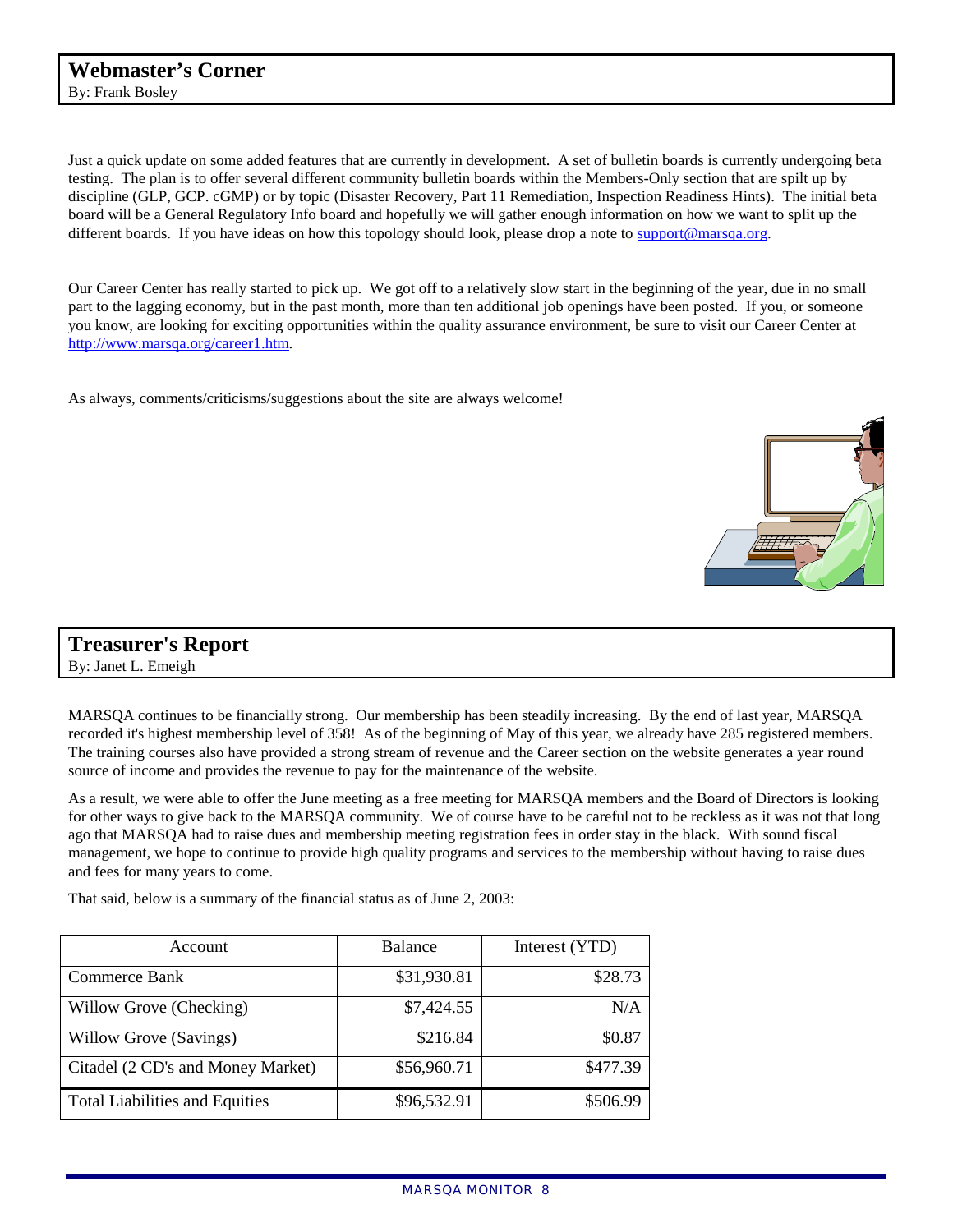# **ATTENTION ADVERTISERS:**

The Mid-Atlantic Region Society of Quality Assurance is pleased to announce that advertisements will be available both in the Monitor, as well as on our website, www.marsqa.org. The fee structure has been discounted to better serve the advertisers, including consultants and corporate sponsor companies.

The fee structure will be as follows for the entire year (3 newsletters, website):

- Full page ad: members: \$75, non-members: \$150
- $\frac{1}{2}$  page ad: members: \$50, non-members: \$100
- $\frac{1}{4}$  page ad: members: \$25, non-members: \$50

The fee structure for placing an advertisement on the website only will be \$25 per ad per year. You will have the ability to change you advertisement as necessary throughout the year for both the newsletter and the website. All fees for these new advertising plans will be billed at the beginning of the year.

The fee structure will remain unchanged for placing an advertisement in a single issue of the Monitor only:

- $\bullet$   $\frac{1}{2}$  page ad: members: \$25, non-members: \$50
- $\frac{1}{4}$  page ad: members: \$15, non-members: \$25
- $2$ " x 3  $\frac{1}{2}$ " ad: members: free, non-members: \$15

If you are interested in more information or would like to place an advertisement in the next issue of the newsletter or on the website or both, please contact Ms. Debra Sedor at 215-628-5474 or by e-mail at: dsedor@prius.jnj.com.

#### ADVERTISEMENTS

**The following are for paid advertisements. The appearance of these ads in the MARSQA newsletter does not constitute an endorsement or a recommendation by MARSQA.** 



**THE DEADLINE FOR SUBMISSION OF ARTICLES AND ADVERTISEMENTS FOR PUBLICATION IN THE SEPTEMBER 2003 NEWSLETTER IS August 1, 2003.**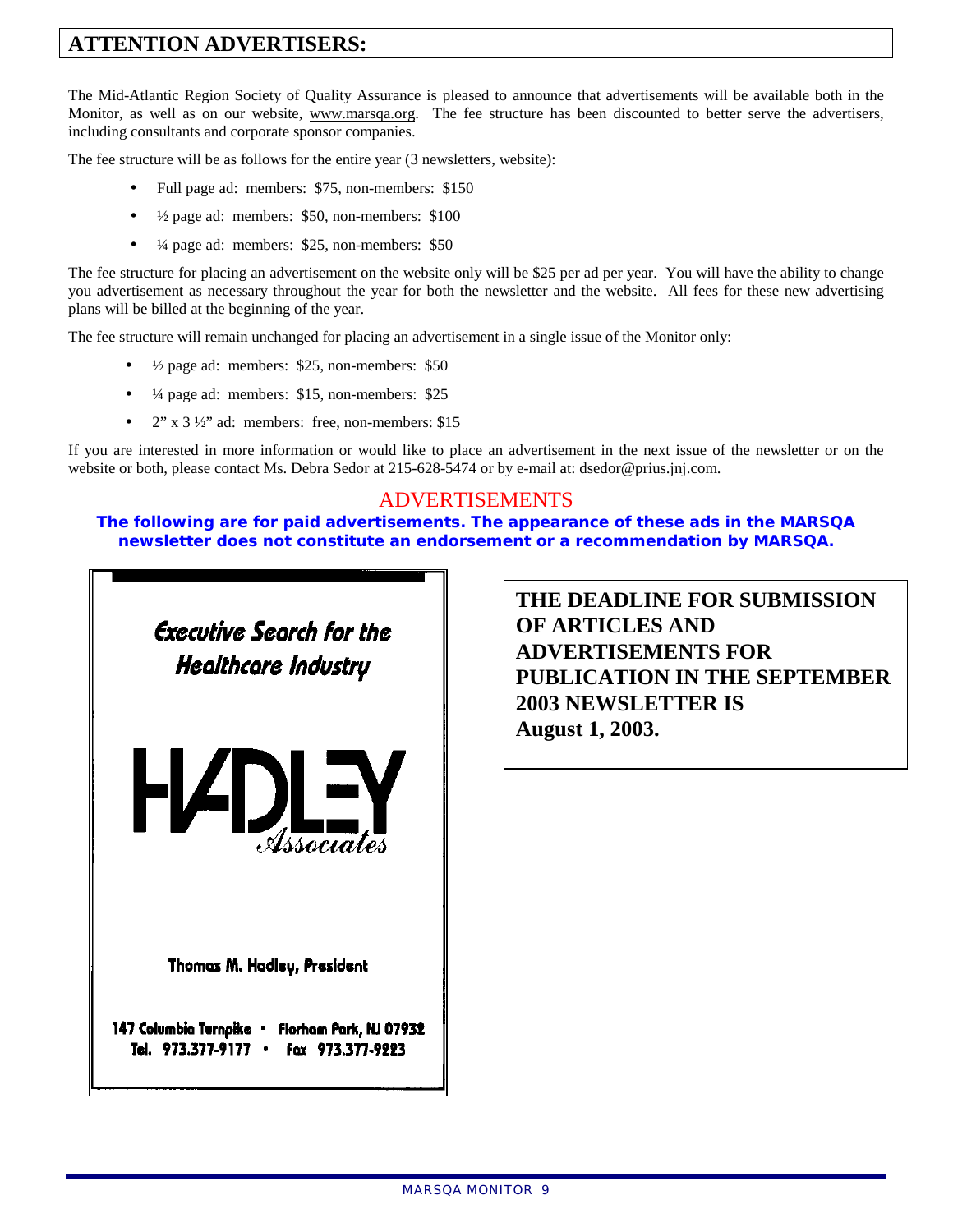# **Quality Assurance Auditor**

Taylor Technology, Inc., a premier contract laboratory providing mass spectrometric bioanalytical services to the Pharmaceutical Industry, has a position currently available for a Quality Assurance Auditor. This is an excellent opportunity to work within a high-performance QA Team using state-of-the-art technology, and to gain GLP/QA experience working with a range of pharmaceutical industry clients in a non-animal environment.

 Preferred candidates will have a scientific background and at least 2 years of auditing experience (preferably GLP). The position will involve auditing all aspects of the company's operations including analytical studies, facilities and computer systems (including application development and testing).

 Taylor Technology, Inc. offers a competitive benefits program with health, dental, vision and disability insurance, as well as 401K and profit-sharing programs. We are committed to training and employee development. Qualified candidates should send resume and salary requirements to:

> **Taylor Technology, Inc. 107 College Road East Princeton, NJ 08540 FAX: 609-951-0080 Email: seekjob@taytech.com**

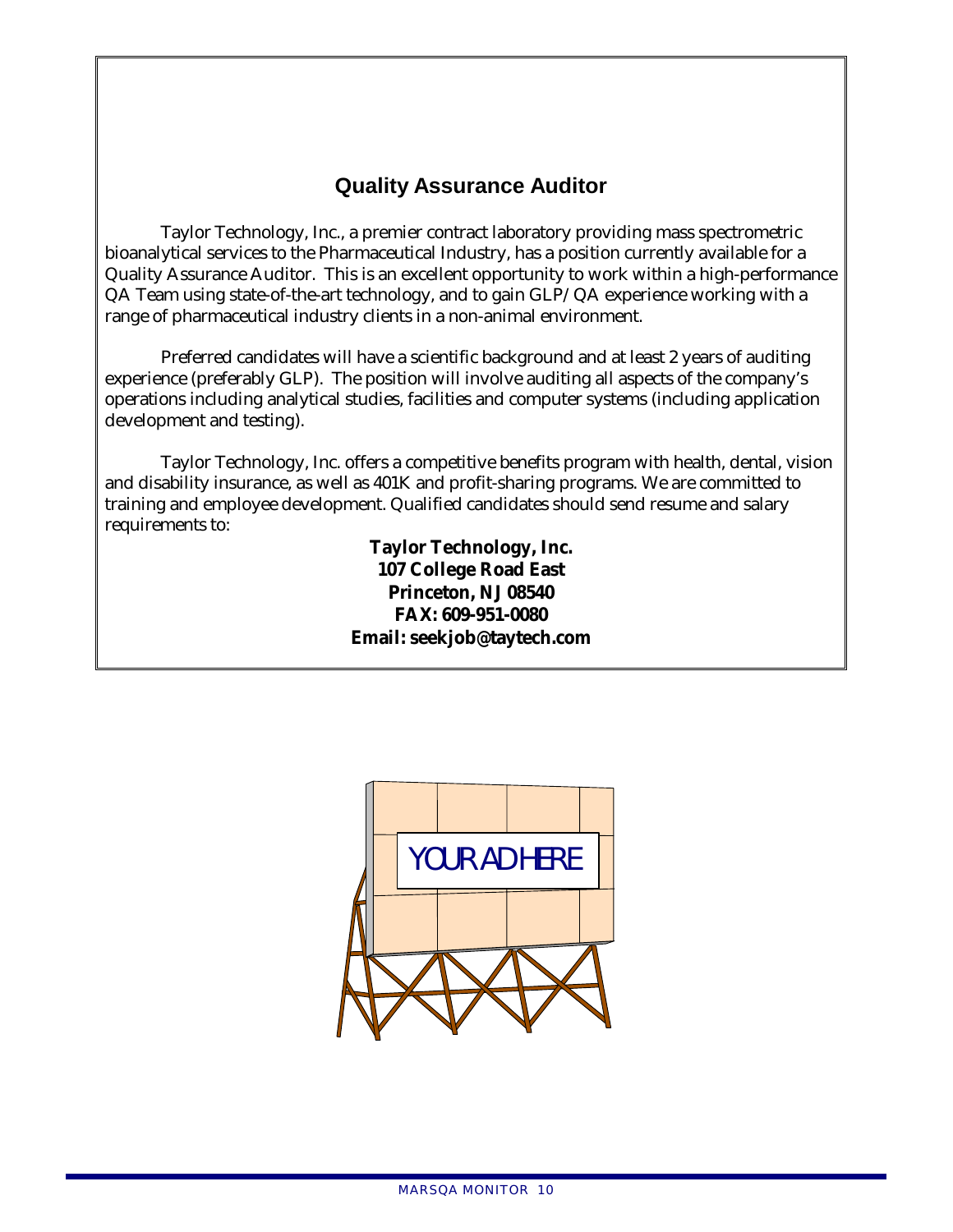# **[St](mailto:wilsond1@basf-corp.com)affing Professionals Exclusively Representing QA, QC, Compliance, Validation, and Regulatory Affairs**



**… A team of professionals whose approach to staffing is centered on understanding the "personality" of both the candidates they represent and the clients they serve.** 

**…A staffing process that supports and ensures that individuals will be both qualified and happy in the opportunities uniquely selected for them.** 

**… A career services partner that seeks to establish relationships that support both current and long-term needs.** 

**How can this become a reality for you???** 

**Contact Sci-Tek Professionals at 973-734-0333 or visit us at our website www.scitekpros.com**



**People Make the Difference**

|                                                                                        | 305 E. Pennsylvania Blvd. · Feasterville, PA 19053-7846 | Computer System Validation Specialists |
|----------------------------------------------------------------------------------------|---------------------------------------------------------|----------------------------------------|
|                                                                                        | 2003 Seminar Schedule                                   |                                        |
| ❖ Achieving & Maintaining 21 CFR Part 11 Compliance ❖                                  |                                                         |                                        |
| June 03 Princeton, NJ                                                                  | Sep 22 Chicago, IL                                      | Dec 02 Somerset, NJ                    |
|                                                                                        |                                                         |                                        |
| ❖ Computer System Validation in FDA-Regulated Industries ❖<br>June 04-05 Princeton, NJ | Sep 23-24 Chicago, IL                                   | Dec 03-04 Somerset, NJ                 |
| ❖ Auditing Computer System Providers ❖                                                 |                                                         |                                        |